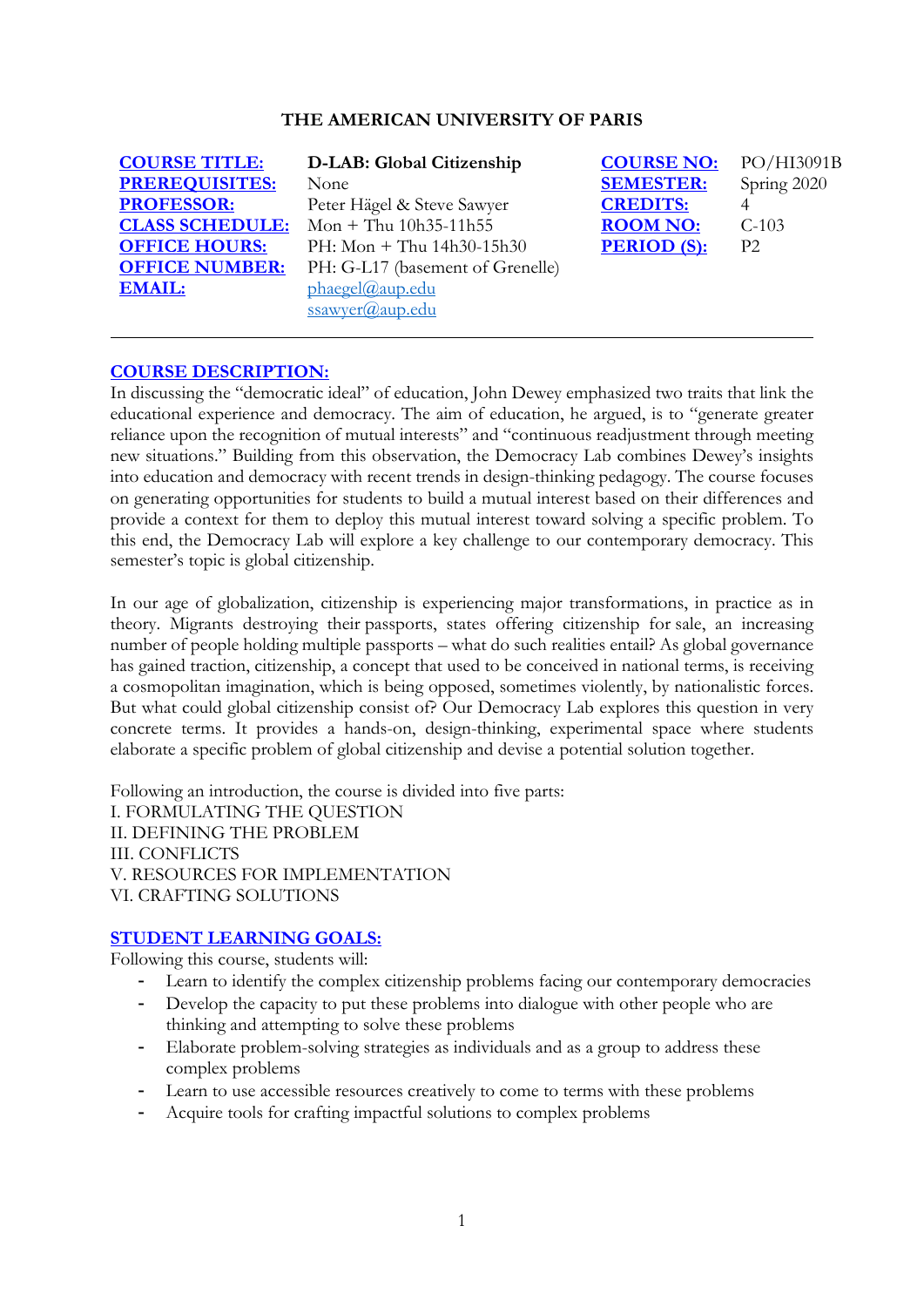### **TEXTBOOKS:**

All readings can be accessed online on the course's Blackboard site. It is the students' responsibility to bring hard copies of the assigned readings for each session to class. **ATTENDANCE:**

Students are expected to arrive on time and to attend all classes.

# **GRADING:**

- Class participation, including: attendance, in-class presentations, fulfilling role in group work, and participating actively in class discussion (40%)

- Mid-term exam (25%)
- Final project (35%)

### **Students are expected to have done the required readings prior to the class session.**

If you miss a written exercise without valid justification of the absence, your grade for the missed exam will be **F**.

We reserve **A** for outstanding work, demonstrating superior effort, mastery of information and understanding of concepts. A grade of **B** indicates a solid effort, a good grasp of information, and above-average comprehension of concepts. A grade of **C** reflects a minimally acceptable effort and comprehension, while a grade of **C-** or below indicates results that are less than satisfactory.

All written work must be your own. **Students submitting plagiarized work for any assignment will automatically receive a grade of F for the whole course.** Plagiarism is defined as the act of misrepresenting work done by others as one's own. It constitutes a serious violation of AUP rules and may result in more serious disciplinary action.

**An excellent class-participation grade will depend on consistent attendance, regular participation, as well as the ability to respond to and to respect classmates' contributions and views. Simple attendance without participation will earn you a class-participation grade of C.**

# **AUP ATTENDANCE POLICY:**

Students studying at The American University of Paris are expected to attend ALL scheduled classes.

A maximum of four (4) *excused* absences per semester may be requested for all 4-credit courses. Two (2) *excused* absences per semester per 1 or 2-credit course may be requested. The French Department has its own attendance policy. Students are responsible for compliance.

### *Attendance at all exams is mandatory.*

Student Affairs will *recommend* that a professor excuse an absence for the following reason only: Involuntary absences due to illness or personal emergencies, upon presentation of documentary proof of illness or emergency.

Religious and National Holidays:

Due to the large number of nationalities and faiths represented at the University, religious and national holidays (other than those on the academic schedule) will not be excused by Student Affairs.

Academic Affairs will excuse an absence for students' participation in study trips related to their courses.

Lateness to course meetings:

If a student arrives at course meetings more than 10 minutes late without documentation for one of the above scenarios, it will be considered an *unexcused* absence.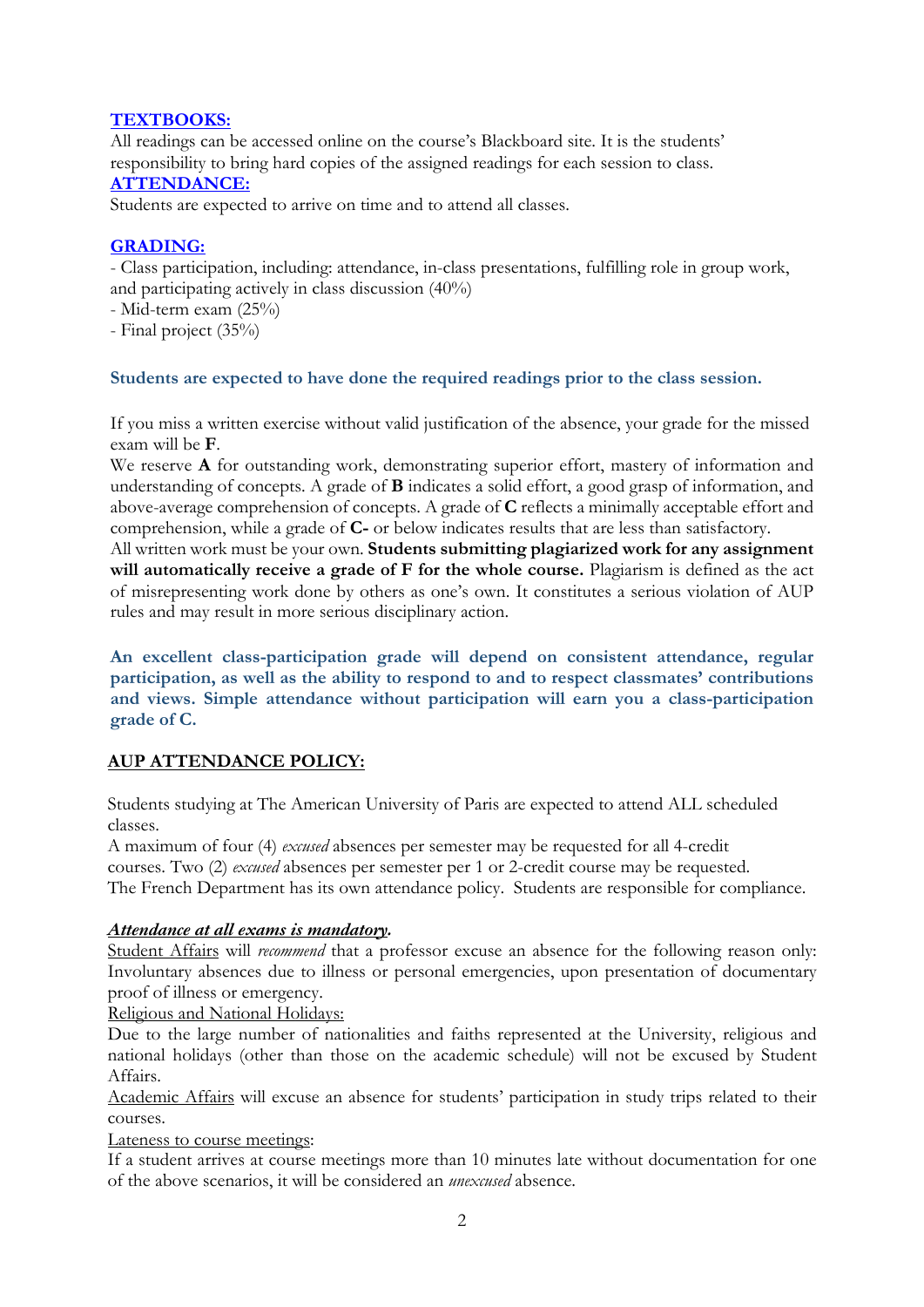All documentation must be submitted to the Office of Student Affairs within ONE WEEK following the first day of the absence.

IN ALL CASES OF MISSED COURSE MEETINGS, THE RESPONSIBILITY FOR COMMUNICATION WITH THE PROFESSOR AND FOR ARRANGING TO MAKE UP MISSED WORK RESTS SOLELY WITH THE STUDENT.

Whether an absence (excused or unexcused) is accepted or not is ALWAYS up to the discretion of the professor or the department. Unexcused absences can result in a low or failing participation grade. In the case of excessive excused and unexcused absences, it is up to the professor or the department to decide if the student will receive an "F" for the course. An instructor may recommend the withdrawal of a student whose absences from any course, *excused or not*, have made it impossible to continue in the course at a satisfactory level. The professor may consult with Student Affairs for additional information.

Students must be mindful of this policy when making their travel arrangements, and **especially during the Drop/Add and Exam Periods**.

#### **OUTLINE:**

### **I. FORMULATING THE QUESTION**

These sessions are designed to familiarize students with some of the major issues in the construction of global citizenship. Students will attempt to identify specific problems within these larger global issues.

| <b>Jan 13:</b> | What's the Matter with Global Citizenship?                                            |  |  |
|----------------|---------------------------------------------------------------------------------------|--|--|
|                | Introduction, Activity: Boat People?                                                  |  |  |
|                | Video: Abrahamian, Atossa Araxia (2015). The Cosmopolites: The Coming of the Global   |  |  |
|                | Citizen. New York: Columbia Global Reports.                                           |  |  |
| <b>Jan 16:</b> | <b>What's Design Thinking?</b>                                                        |  |  |
|                | A crash course from Stanford University's d.school                                    |  |  |
| <b>Jan 19:</b> | Last day to DROP/ADD courses                                                          |  |  |
| <b>Jan 20:</b> | Communitarian / Nationalist Perspectives                                              |  |  |
|                | Required reading:                                                                     |  |  |
|                | Walzer, Michael (1983). Spheres of Justice: A Defense of Pluralism and Equality. New  |  |  |
|                | York: Basic Books, 31-63.                                                             |  |  |
| <b>Jan 23:</b> | Communitarian / Nationalist Perspectives                                              |  |  |
|                | Required reading:                                                                     |  |  |
|                | Miller, David (2012). Territorial Rights: Concept and Justification. Political        |  |  |
|                | Studies 60/2: 252-268.                                                                |  |  |
|                | Further reading (optional):                                                           |  |  |
|                | Wellman, Christopher Heath (2008). Immigration and Freedom of Association.            |  |  |
|                | Ethics 119/1: 109-141.                                                                |  |  |
| Jan 27:        | <b>Cosmopolitan Perspectives</b>                                                      |  |  |
|                | Required readings:                                                                    |  |  |
|                | Nussbaum, Martha (1994). Patriotism and Cosmopolitanism (The Boston Review,<br>1994). |  |  |
|                | Shachar, Ayelet (2009). The Birthright Lottery. Cambridge: Harvard University Press,  |  |  |
|                | 1-18. (EBSCO ebook via AUP library)                                                   |  |  |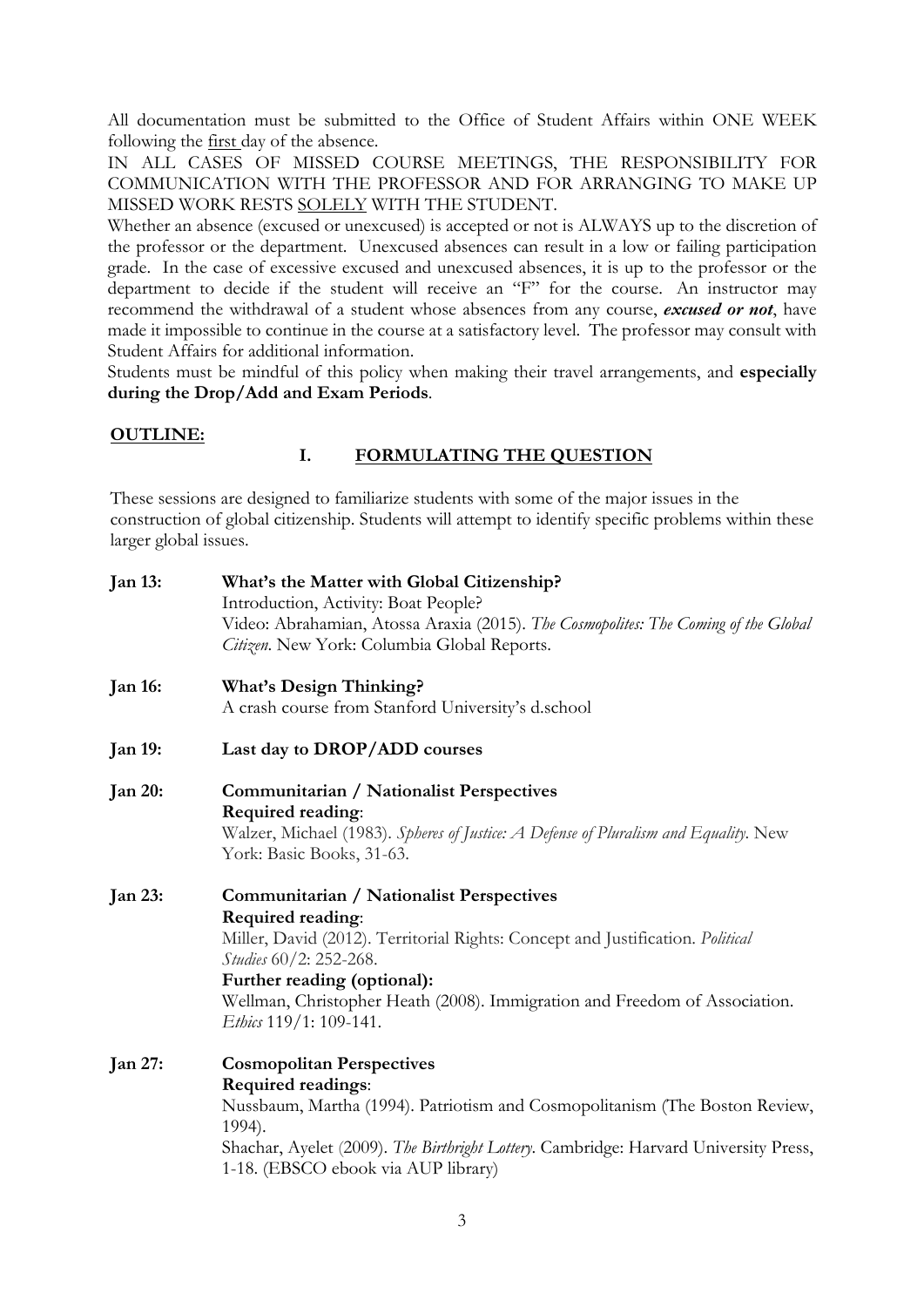## **Jan 30: Global Citizenship in Practice Required reading**:

Pallas, Christopher L. (2012). Identity, Individualism, and Activism beyond the State: Examining the Impacts of Global Citizenship. *Global Society* 26/2: 169-189.

# **Feb 3: Global Citizenship in Practice Required reading**:

Calhoun, Craig J. (2002). The Class Consciousness of Frequent Travellers: Toward a Critique of Actually Existing Cosmopolitanism. *The South Atlantic Quarterly* 101/4: 869-897.

# **Feb 6: Conflicts over Global Citizenship Required reading:** Wright, Matthew, Richard Johnston, Jack Citrin, and Stuart Soroka (2017). Multiculturalism and Muslim accommodation: Policy and predisposition across three political contexts. *Comparative Political Studies* 50/1: 102-132.

**Class Discussion:** Is there always an elegant solution to problems of global citizenship?

# **II. DEFINING THE PROBLEM: HOW DO WE ADDRESS THESE MATTERS?**

- **Feb 10: Designing YOUR global citizenship**
- **Feb 13: Mid-term (analysis of a document for defining a problem) (1h20)**

# **Feb 17 – Feb 28: SPRING BREAK – no classes**

# **Mar 2: Choose Your Group: Formulating the Problem**

- 1) Student-led group presentations on problems based on groups listed below, identify up to three problems (the relevant readings should help!)
- 2) Think about potential solutions, e.g. working with existing NGOs, **creating your own project**, policy, (research)

# **Group 1: Citizenship for Sale**

Shachar, Ayelet, and Rainer Bauböck (eds) (2014). *Should Citizenship be for Sale? Robert Schuman Centre for Advanced Studies Research Paper* 2014/01. Florence: European University Institute. Online:

http://cadmus.eui.eu/bitstream/handle/1814/29318/RSCAS\_2014\_01.pdf?sequence=1

Sumption, Madeleine, and Kate Hooper (2014). *Selling visas and citizenship: Policy questions from the global boom in investor immigration*. Washington, DC: Migration Policy Institute.

Parker, Owen (2016) Commercializing Citizenship in Crisis EU: The Case of Immigrant Investor Programmes. *Journal of Common Market Studies (online first)*.

# **Group 2: Migration**

- Carens, Joseph H. (1987). Aliens and Citizens: The Case for Open Borders. *The Review of Politics* 49/2: 251-273.
- Koopmans, Ruud, and Ines Michalowski (2017). Why do states extend rights to immigrants? Institutional settings and historical legacies across 44 countries worldwide. *Comparative Political Studies* 50/1: 41-74.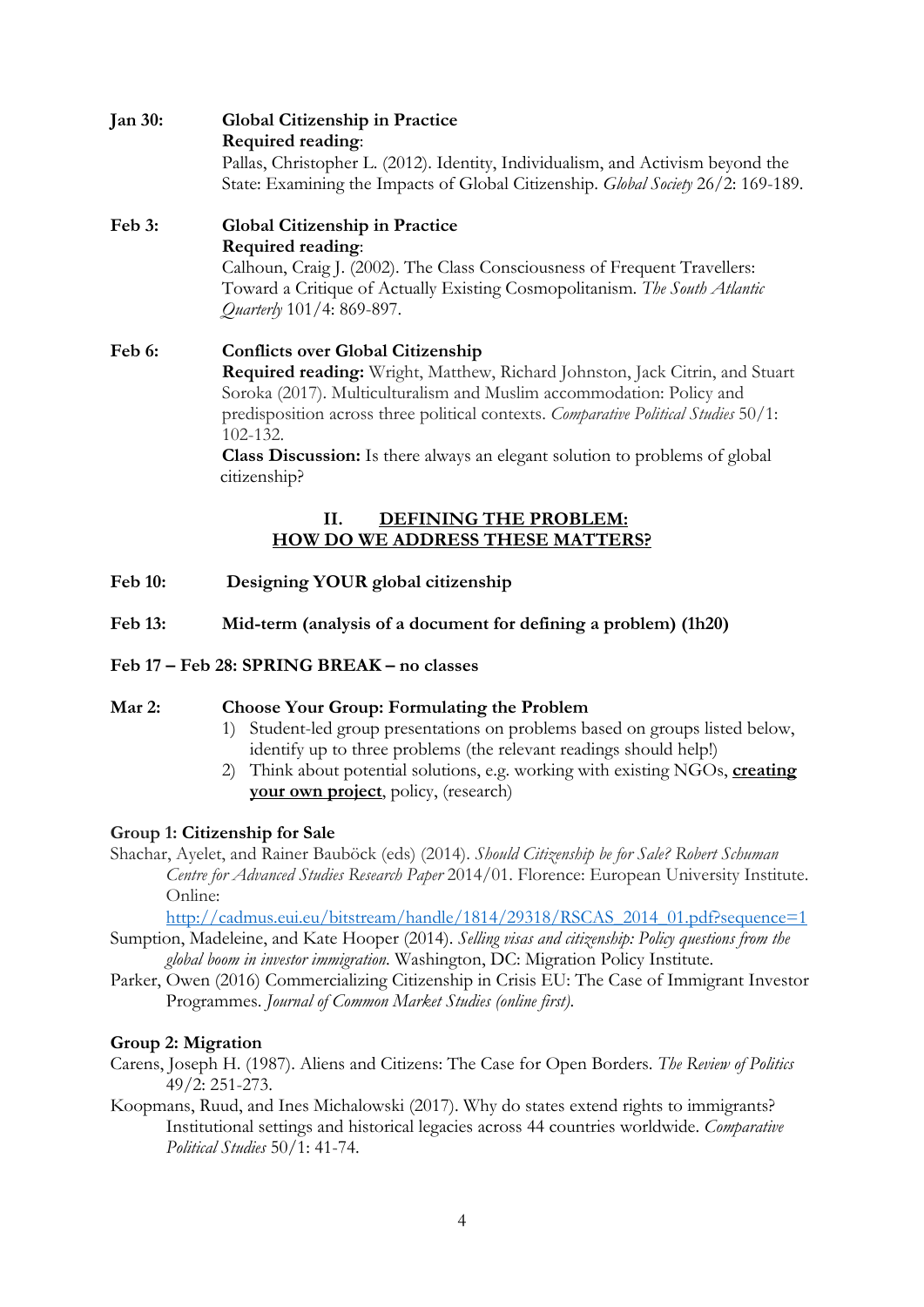Steffen Mau, Fabian Gülzau, Lena Laube & Natascha Zaun (2015). The Global Mobility Divide: How Visa Policies Have Evolved over Time. *Journal of Ethnic and Migration Studies* 41/8: 1192-1213.

## **Group 3: Citizens Across Borders**

- Spiro, Peter J. (2016). *At Home in Two Countries: The Past and Future of Dual Citizenship*. New York: NYU Press.
- Ragazzi, Francesco (2014). A comparative analysis of diaspora policies. *Political Geography* 41: 74- 89.

Migration Policy Group (2013). *Migrant Political Participation*. EWSI Special Feature 2013/1. Brussels: EWSI. Online: http://www.migpolgroup.com/wp\_mpg/wpcontent/uploads/2013/05/EWSI\_SF-2013-01\_Migrant-Political-Participation\_layout.pdf

## **Group 4: Feeling Global?**

Barclays (2014). *The Rise of the Global Citizen?* Barclays Wealth Insights Report No. 18. London: Barclays. Online:

https://wealth.barclays.com/content/dam/bwpublic/global/documents/shared/wealthinisghts-volume-18.pdf

BBC World Service/Globescan (2016). *Global Citizenship: A Growing Sentiment Among Citizens Of Emerging Economies*. Online: http://www.globescan.com/images/images/pressreleases/BBC2016-

Identity/BBC\_GlobeScan\_Identity\_Season\_Press\_Release\_April%2026.pdf

Goetze, Catherine (2013). The Particularism of Cosmopolitanism. *Global Society* 27/1: 91-114.

### **Group 5: Taxation**

- Bird, Richard M. (2015). Global Taxes and International Taxation: Mirage and Reality. Online: https://opendocs.ids.ac.uk/opendocs/bitstream/handle/123456789/11177/ICTD\_WP2 8.pdf?sequence=1
- OXFAM (2018). Reward Work, Not Wealth. OXFAM Briefing Paper, January 2018. Online: https://d1tn3vj7xz9fdh.cloudfront.net/s3fs-public/file\_attachments/bp-reward-worknot-wealth-220118-en.pdf

Tanasoca, Ana (2014). Double Taxation, Multiple Citizenship, and Global Inequality. *Moral Philosophy and Politics* 1/1: 147-169.

### **II. CONTINUED: REFINING THE PROBLEM**

**Mar 5: Which problem do YOU want to solve? Focusing YOUR problem/solution – group discussion/individual worksheet Presentation: 5 minutes/15 minute discussion with class**

# **Mar 9: Design Thinking**

Working backwards lab: from solution to problem

- *1. Billionaireswatch.org*
- *2. Moneythink*
- *3. Tocqueville21*

Discussion:

- 1) What problem are they trying to solve?
- 2) What are the resources available for solving that problem?
- 3) Other ways of solving the same problem?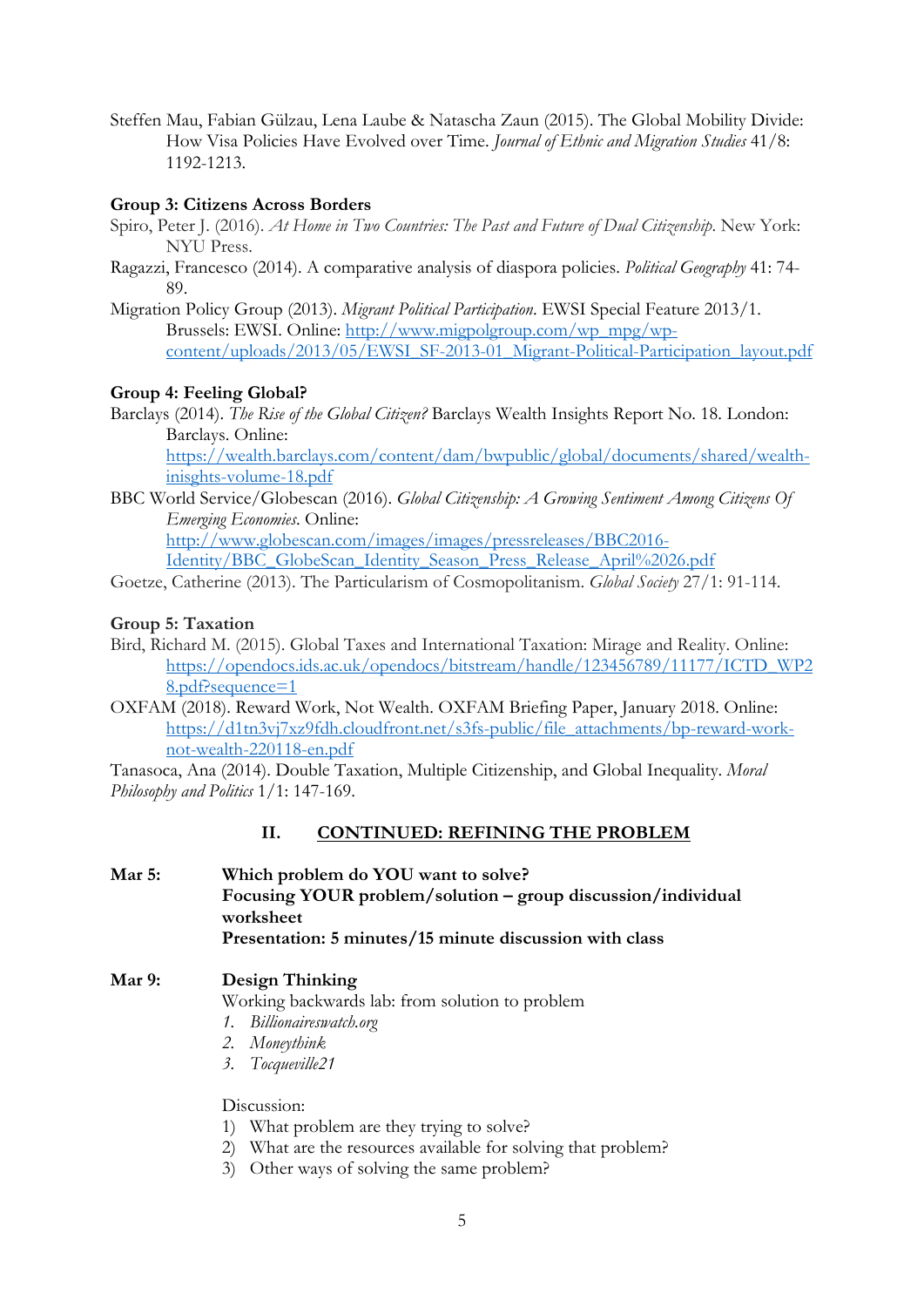# **III. CONFLICTS: CAN EVERYTHING BE SOLVED WITH AN APP?**

#### **Mar 12: Class Visit**

## **Mar 16: Debates on Immigration Required reading:** The Evolution of the Immigration Debate: Evidence from a New Dataset of Party Positions Over the Last Half-Century. *Comparative Political Studies*, 1-41.

- **Mar 19: Introduction to situating your project in its field of power/conflicts**
- **Mar 23: Required reading:** Inglehart, Ronald, and Pippa Norris (2017). Trump and the Populist Authoritarian Parties: The Silent Revolution in Reverse. *Perspectives on Politics* 15/2: 443-454. Further reading: Norris, Pippa, and Ronald Inglehart (2019). *Cultural Backlash and the Rise of Populism: Trump, Brexit, and Authoritarian Populism*. Cambridge: Cambridge University Press.
- **Mar 26: Continuation of situating your project in its field of power/conflicts**
- **Mar 27: Last day to withdraw from a course or to choose CR/NC grading option**

### **IV. RESOURCES FOR IMPLEMENTATION**

**Mar 30: Required reading:** Ganz, Marshall (2005). Why David Sometimes Wins: Strategic Capacity in Social Movements. In: Messick, David M., and Roderick M. Kramer (eds). *The Psychology of Leadership: New Perspectives and Research*. London: Lawrence Erlbaum Associates, 209-240.

Discussion: Leadership, Organization, and Strategy

- **April 2: Group work on conflicts in their area (individual worksheet)**
- **April 6: Presentations on resources: Group work and presentations on 3 potential resources and how they could be accessed, mobilized, or harnessed.**
- **April 9: Group activity: Debate (opposing stances) in front of the class**
- **April 13: Easter Monday - no class!**

### **V. CRAFTING SOLUTIONS**

- **April 16: Thinking towards a solution** Group Assignment: Present two examples of other organizations or individuals that are doing something comparable to your project
- **April 20:** Group work on final proto-type